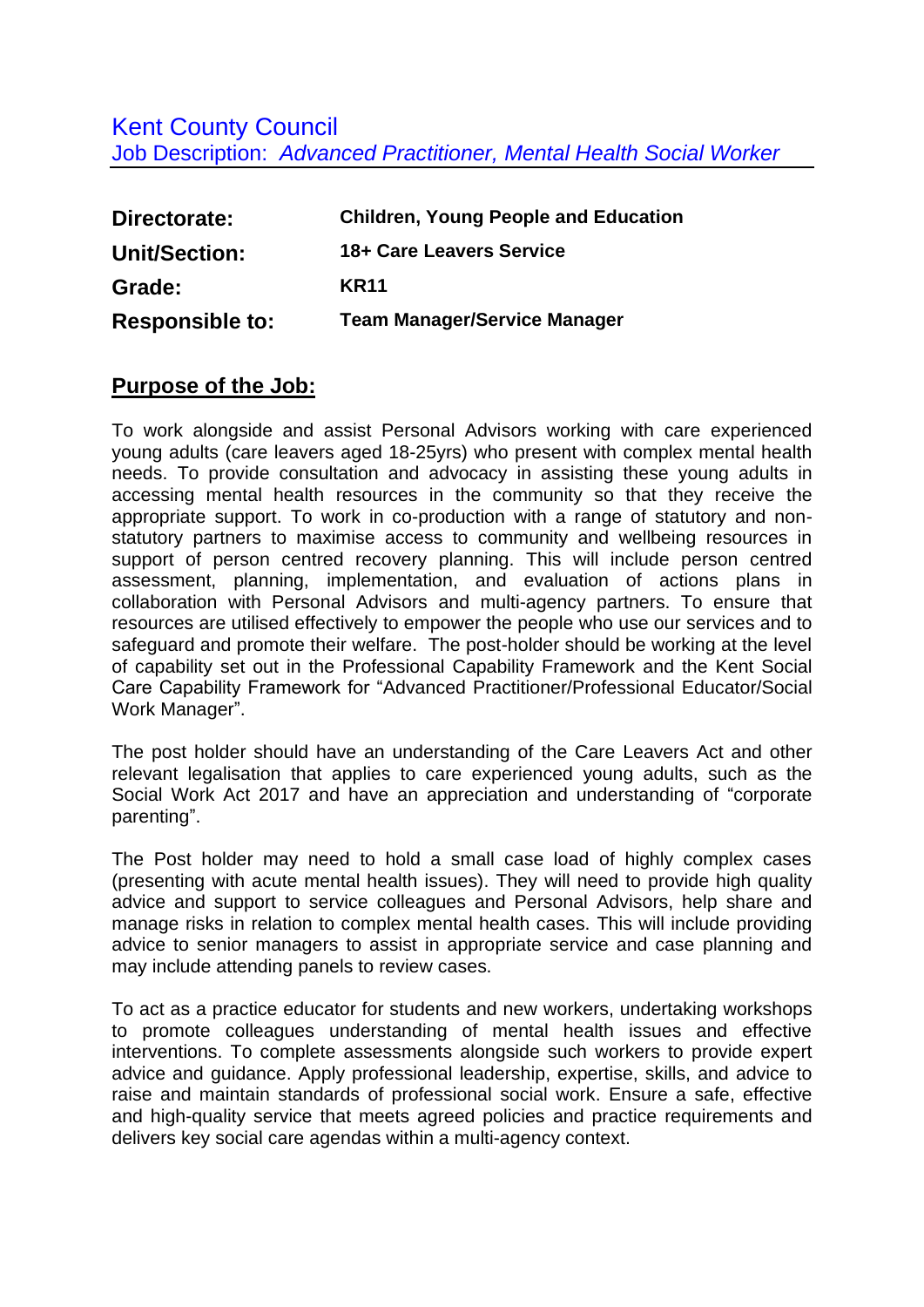As a Senior Social Worker, the postholder may be asked to take a lead role on areas including safeguarding, self-neglect, mental capacity and may be asked to deputise for team managers and/or service managers and attend specialist meeting as required.

## **Main duties and responsibilities:**

- To take a lead role in developing strong links with primary and secondary care statutory partnership organisations, and the voluntary sector to offer an integrated response to people who use our service and carers. To promote independence and empower individuals to develop their own recovery plans and to prevent the need for ongoing involvement with statutory mental health services in line with the Care Act, the Children Leaving Care Act and the Children and Social Worker Act. To represent the 18+ Care Leavers Service in promotion of these links.
- Manage in co-production with Personal Advisors, a case load of high complexity, diversity, and risk. This will include the assessment, development and review of care and support plans, community care and residential packages, in collaboration with primary and secondary care colleagues, the Kent Enablement and Recovery service, and voluntary sector staff. Monitor the use of resources to ensure their effective utilization in line with service delivery requirements.
- To carry a small case load of highly complex cases (acute and enduring mental health issues).
- Provide consultation and advice to senior colleagues when considering high cost placement options to ensure the most effective deployment of resources to meet young people's needs and support requirements.
- A high-quality resource of professional social work knowledge and expertise to multi agency working arrangements. To include assessments, group meetings, joint work, case audits and reviews. Assist social care staff to deliver an effective and well-informed service within an integrated team setting which meets the requirements of Mental Health Act, Care Act, Mental Capacity Act and Human Rights legislation and Children's social care legislation.
- To promote the concept of "good corporate parenting" with all partner agencies and advocate on behalf of care experienced young adults to ensure appropriate access to services as needed. To be a link between the 18+ service and adult mental health social care services and help resolve any operational barriers that prevent young adults receiving the support they need
- Provide a range of written and verbal reports and attend and advise at key meetings, e.g. Mental Health Review Tribunals, CPA / care planning meetings, adult protection conferences and placement stability meetings as required.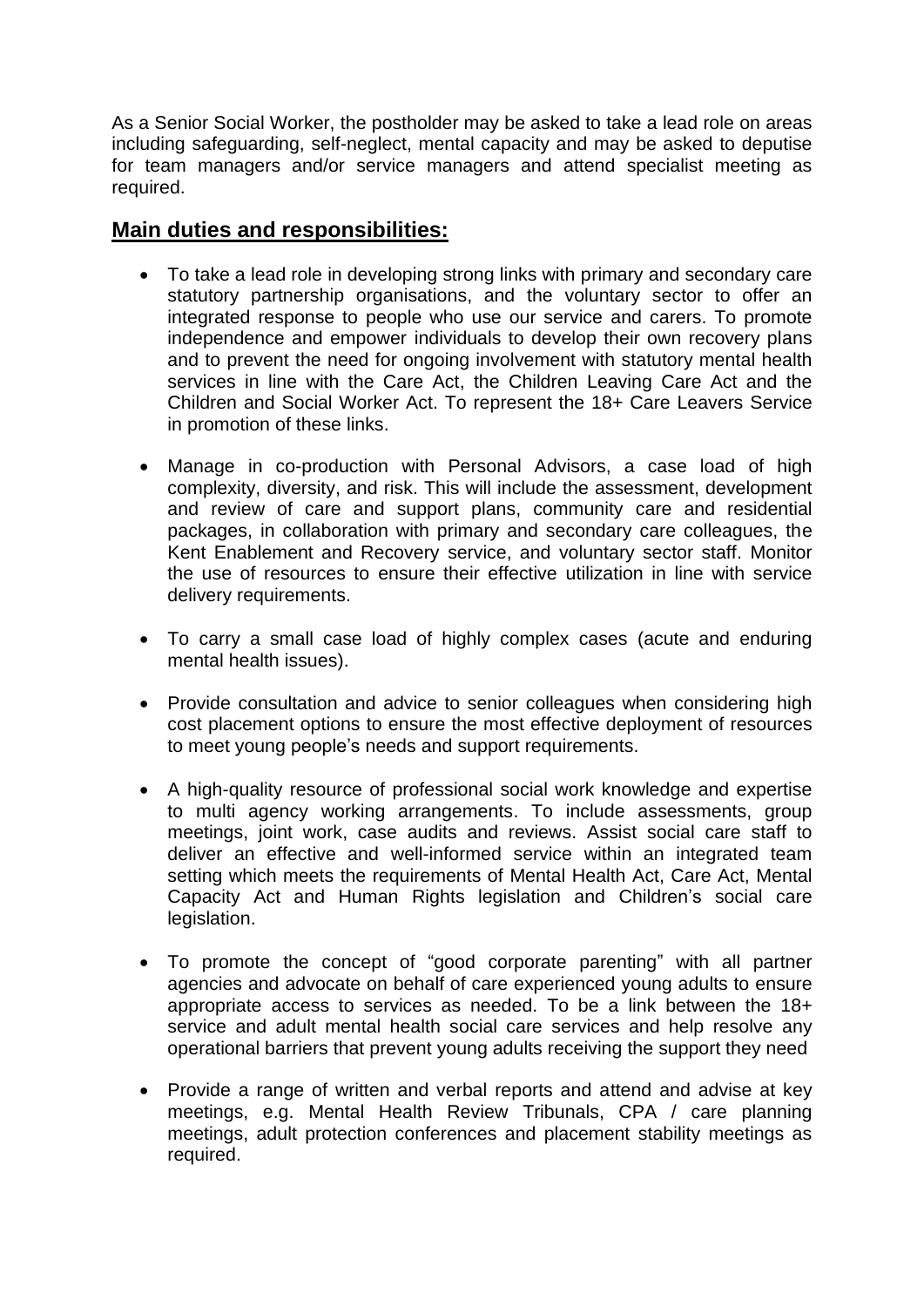- Post holder may be required to provide high quality reflective supervision and should assist in the promotion of a learning and development culture in the service. Acting as a practice educator for social work students, assessing and supporting newly qualified social workers undertaking the Assessed and Supported Year in Employment (ASYE) if the opportunity presents for the service to take a newly qualified member of staff).
- Maintain an awareness in changes in mental health theories, legislation, KCC policies, and local and agency practices to disseminate knowledge and contribute to the delivery of a high standard of service. Take the lead for collating and disseminating developments in the evidence base for Mental Health practice.
- Contribute to the work of the management team, as required, to ensure comprehensive cover of key management functions.
- Ensure information systems and client records are effectively maintained and shared as appropriate in accordance with KCC Children's and Adult Social Care & Health policy, to provide up-to-date and accurate information, upon which decisions affecting service delivery can be made.
- Actively participate in, and contribute to, your supervision and team meetings, to ensure that the service utilises a robust evidence and research base to inform the interventions offered and to ensure that continuous professional development is maintained. Attend mandatory and core training courses as in addition to those agreed in your TCP action plan. Actively pursue development opportunities to address gaps in your Safeguarding Capability framework and to achieve progression in line with the PCF.

Footnote:

This job description is provided to assist the job holder to know what the main duties are. It may be amended from time to time without change to the level of responsibility appropriate to the grade of post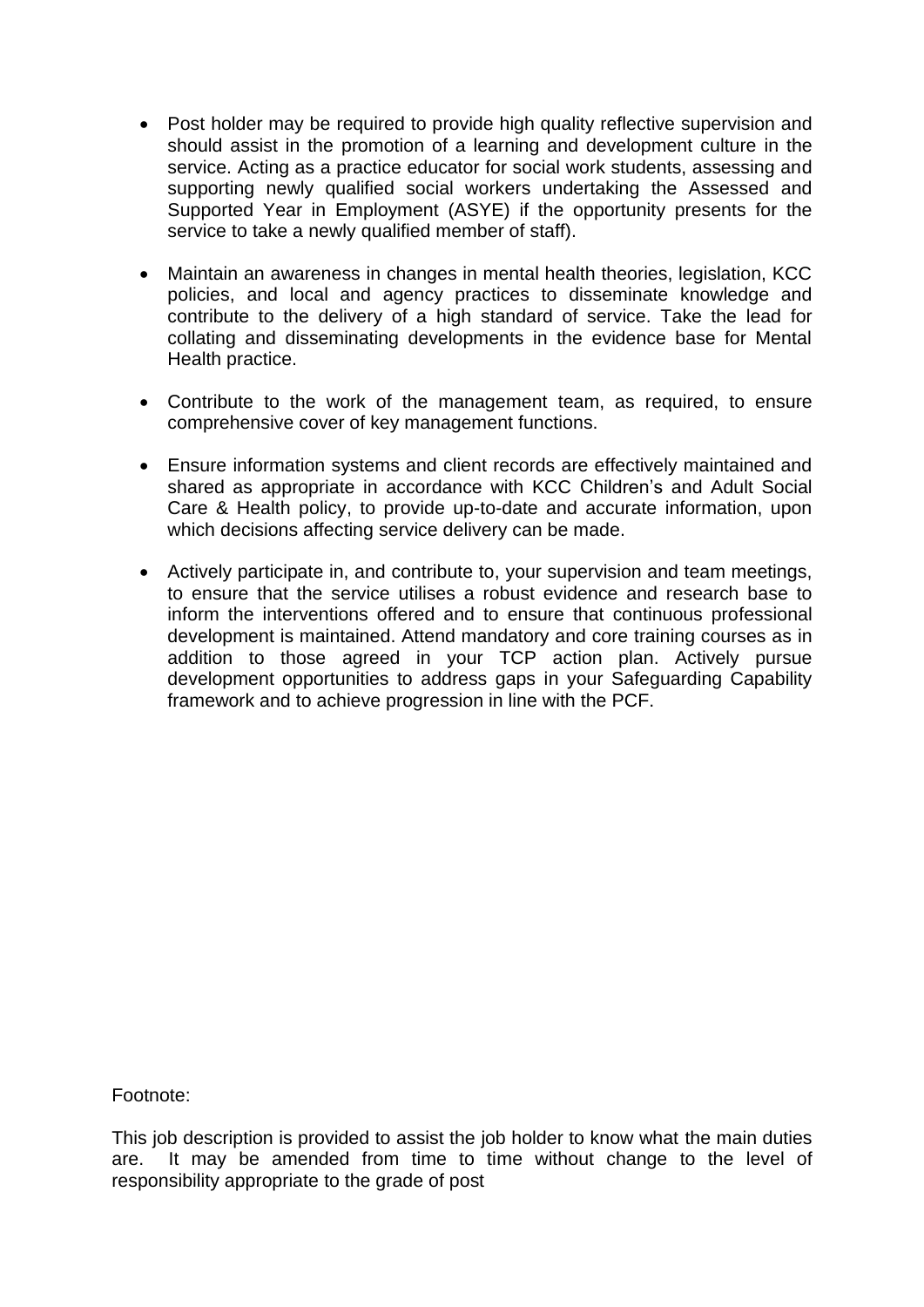## Kent County Council Person Specification: *Advanced Practitioner, Mental Health Social Worker*

The following outlines the criteria for this post. Applicants who have a disability and who meet the criteria will be shortlisted.

Applicants should describe in their application how they meet these criteria.

|                                       | <b>CRITERIA</b>                                                                                                                                                                                                                                       |
|---------------------------------------|-------------------------------------------------------------------------------------------------------------------------------------------------------------------------------------------------------------------------------------------------------|
| <b>QUALIFICATIONS</b>                 | Degree in Social Work or equivalent and registration as a                                                                                                                                                                                             |
|                                       | social worker with the Social Work England                                                                                                                                                                                                            |
|                                       | Meet the requirements of Practice Educator Standards stage<br>$\overline{2}$                                                                                                                                                                          |
| <b>EXPERIENCE</b>                     | Significant diverse post qualifying experience in working in<br>integrated adult or children's mental health services                                                                                                                                 |
|                                       | The post holder should be working at the level of capability<br>set out in the Professional Capability Framework and the<br>Kent Social Care Capability Framework at the Advanced<br>Practitioner/Professional Educator/ Social Work Manager<br>level |
|                                       | Experience of research in evidence-based practice and<br>leading on the evaluation and improvement of services                                                                                                                                        |
|                                       | Experience of seeking and acting on feedback from people<br>who use mental health services and carers to improve the<br>patient experience                                                                                                            |
|                                       | Experience<br>of providing consultation, mentoring,<br>and<br>colleagues and liaising with other service<br>developing<br>providers                                                                                                                   |
| <b>SKILLS AND</b><br><b>ABILITIES</b> | Ability to work within an integrated partnership environment<br>and to contribute to working groups and the dissemination of<br>information consistently across the Directorate                                                                       |
|                                       | Ability to manage a complex case load and act as lead<br>professional                                                                                                                                                                                 |
|                                       | Ability to assess and manage effectively the performance<br>and development needs of social work staff                                                                                                                                                |
|                                       | Ability to act as a mentor and demonstrate teaching skills                                                                                                                                                                                            |
|                                       | Effective negotiating and interpersonal skills                                                                                                                                                                                                        |
|                                       | Ability to identify ways to overcome issues that threaten                                                                                                                                                                                             |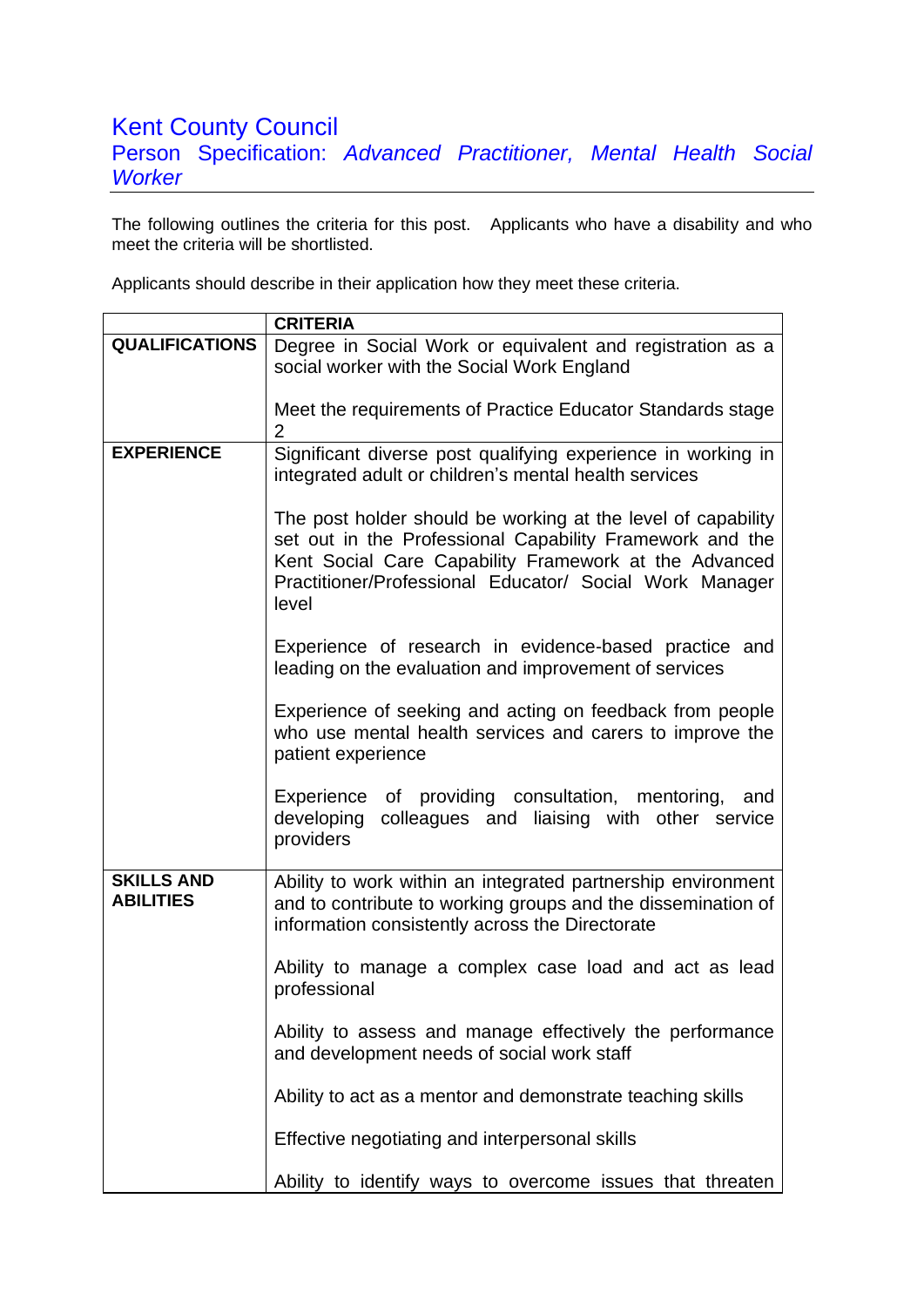|                   | delivery of services, escalating risks where appropriate and<br>dealing with emergency situations                                                                                                                                                                                                                                                                                                                                                                   |
|-------------------|---------------------------------------------------------------------------------------------------------------------------------------------------------------------------------------------------------------------------------------------------------------------------------------------------------------------------------------------------------------------------------------------------------------------------------------------------------------------|
|                   | Ability to contribute to research and monitoring of agency<br>functioning and effectiveness                                                                                                                                                                                                                                                                                                                                                                         |
|                   | Ability to travel across a wide geographical area in a timely<br>and flexible manner at various times of the day                                                                                                                                                                                                                                                                                                                                                    |
|                   | Computer literate with good written skills for report and<br>assessment writing and presentation                                                                                                                                                                                                                                                                                                                                                                    |
|                   | KCC is committed to an Equal Opportunities policy that<br>respects people as individuals regardless of age, ethnic<br>origin, gender, sexual orientation, disability, or religion. It is<br>therefore essential that the post holder recognises that equal<br>opportunities are an integral part of the local authority's<br>service delivery and relationship with the public. The post<br>holder will be required to work within anti-discriminatory<br>practice. |
| <b>KNOWLEDGE</b>  | Good working knowledge of all relevant Mental Health and<br>Social Care legislation and Codes of Practice                                                                                                                                                                                                                                                                                                                                                           |
|                   | Good working knowledge of Social Work England<br>requirements                                                                                                                                                                                                                                                                                                                                                                                                       |
|                   | Good working knowledge of directorate and corporate<br>procedures and joint working practices relating to Mental<br>Health                                                                                                                                                                                                                                                                                                                                          |
|                   | Good knowledge of local and national policy and initiatives<br>in social care and mental health                                                                                                                                                                                                                                                                                                                                                                     |
|                   | An understanding of The Children Act 1989 and related Acts<br>such as the Care Leavers Act 2000. Including an<br>understanding of and appreciation of the values of corporate<br>parenting                                                                                                                                                                                                                                                                          |
|                   | Good working knowledge of models of mental disorder<br>treatments, and approaches to social work intervention<br>including complex family dynamics                                                                                                                                                                                                                                                                                                                  |
|                   | Understanding of data quality and validation issues and<br>ability to ensure accurate inputting of data and information to<br>maintain its integrity and store it safely and correctly                                                                                                                                                                                                                                                                              |
| <b>BEHAVIOURS</b> | Be open                                                                                                                                                                                                                                                                                                                                                                                                                                                             |